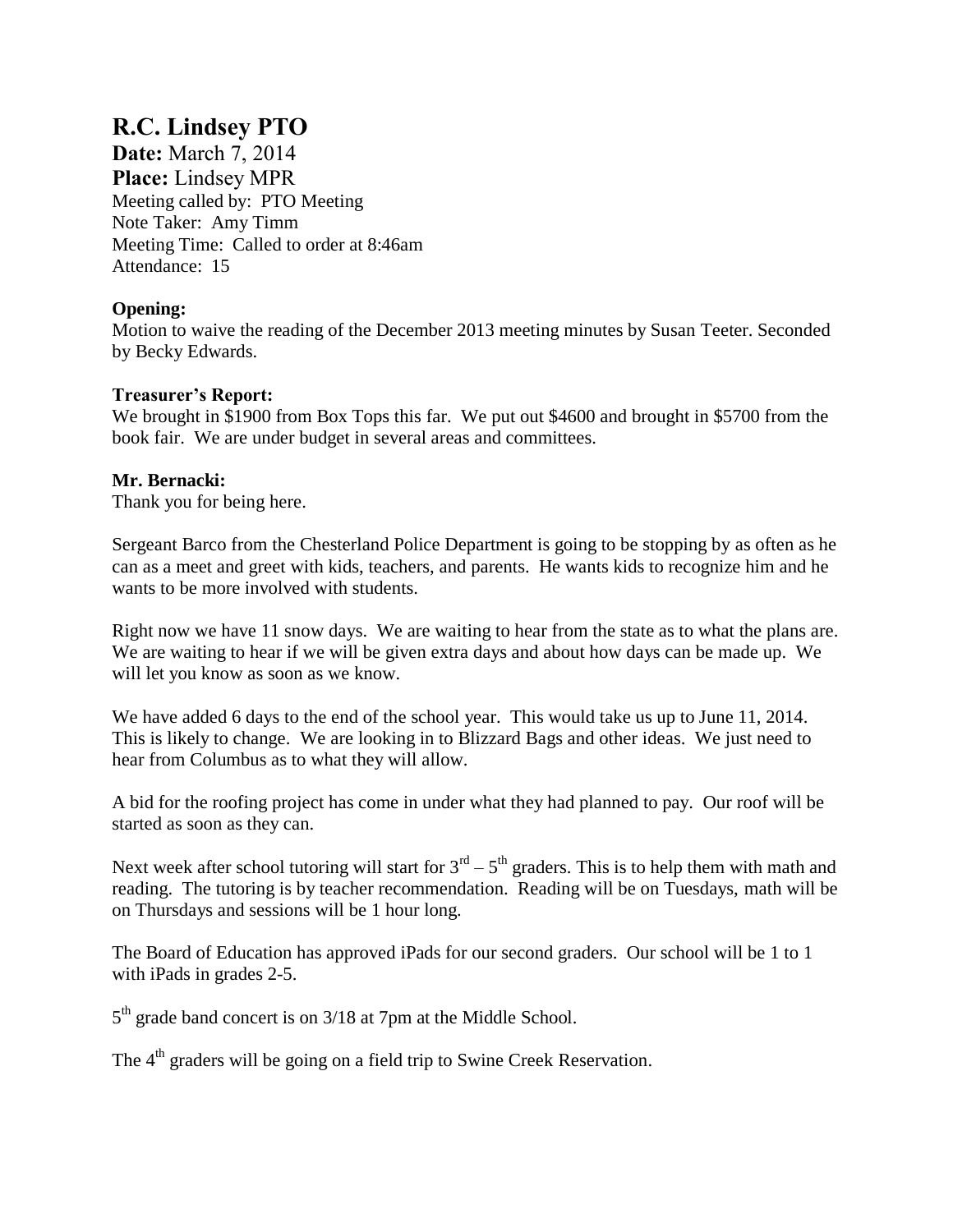May  $21<sup>st</sup>$  is the Weather Days/Baseball game for the  $4<sup>th</sup>$  graders. Parents will have a one week window to order tickets if they would like to join their children. Paperwork will be coming home soon.

April  $4<sup>th</sup>$  is the Indians Home Opener. We will be cooking hot dogs on the grill to celebrate. Wear your Indians gear.

Testing is going to be the week of May  $5 - 9$ .  $5/5 - 5$ <sup>th</sup> grade reading  $5/6 - 3^{\text{rd}}/4^{\text{th}}$  grade reading  $5/7 - 5$ <sup>th</sup> grade math  $5/8 - 3^{\text{rd}}/4^{\text{th}}$  grade math  $5/9 - 5$ <sup>th</sup> grade science

**Chair Reports:** Book Fair: Not Present

Box Tops: Is going very well this year. We are a little bit behind our goal for this year. We will have one more contest in May.

Market Day: Nothing new to report.

#### **Old Business:**

Holiday Shop went well. For next year we can reduce the budget a bit. We spent somewhere around \$6200 and ended up making a profit of about \$100. This is not meant as a fund raiser. We did not have a lot of product left over.

Lunch with a Loved One went well. People liked the idea of being able to have lunch waiting for their loved ones. Parking was a complaint, not enough parking. Kindergarten kids were lost. We need to have someone guiding them down from their rooms and helping them out.

#### **New Business:**

Grandparent Day is going to be held on April  $9<sup>th</sup>$ . It is for kindergarten only. We will have a check in for the guest coming in.

The Golf Outing: Jim can't continue to run the Golf Outing. We would still like to have it. We do have a few people interested into taking it over.

Skating Party is on March 13th. It was supposed to be held on the  $20<sup>th</sup>$  but they could not host it then.

Health and Wellness Expo was going to be held in January but the school was not available. We will have exhibits from local businesses to pass out information. Some of the activities are Zumba, Yoga, Kick Boxing and Fit Kids.

Teacher Appreciation week is coming up. It is May  $5^{th}$  -9<sup>th</sup>.